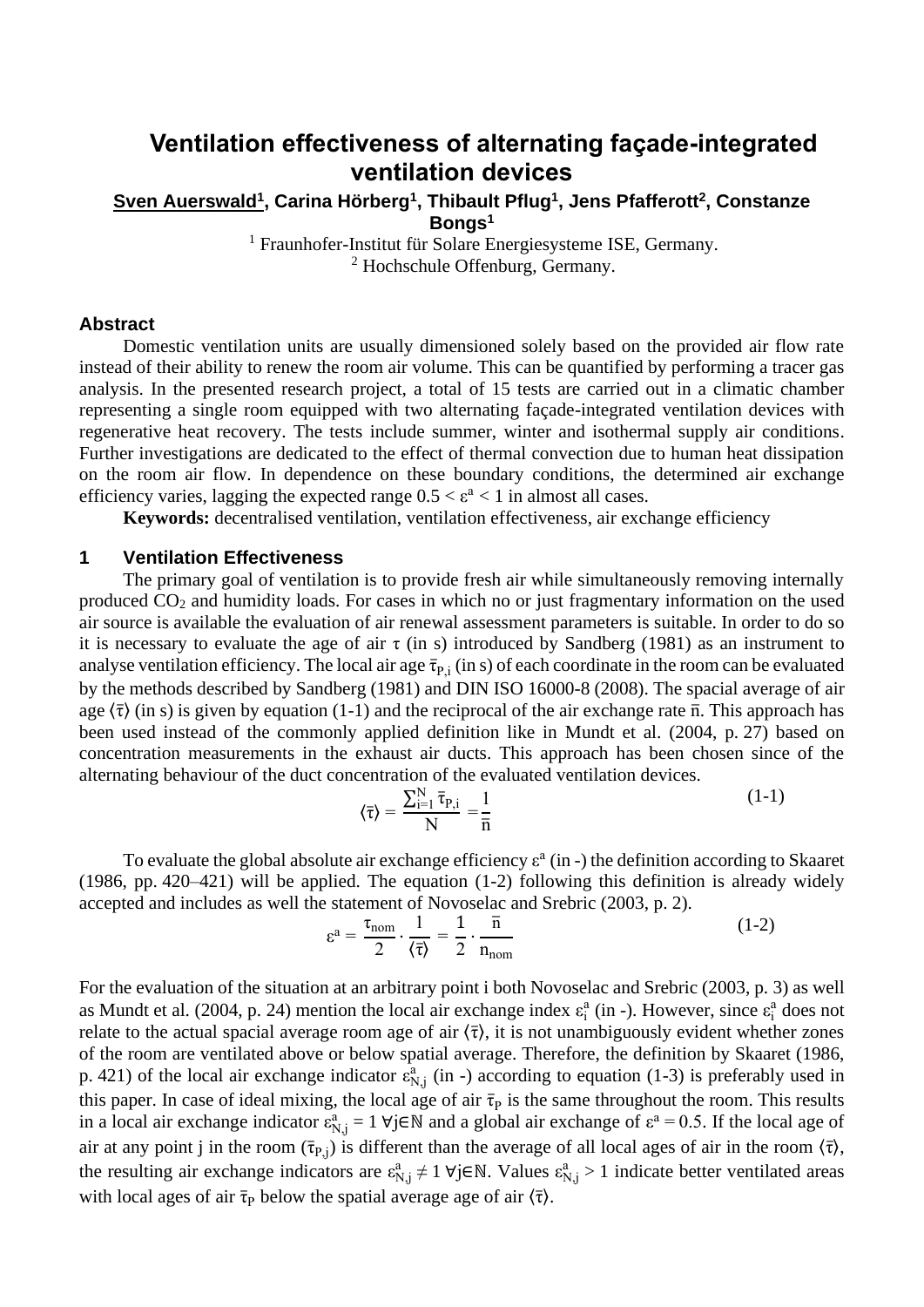<span id="page-1-0"></span>
$$
\varepsilon_{N,j}^a = \frac{\langle \bar{\tau} \rangle}{\bar{\tau}_{P,j}}
$$
 (1-3)

# **2 Methods**

The aim of this research project is to investigate whether or not the currently available measurement and evaluation methods to characterize the ventilation efficiency are applicable. The units investigated are alternating façade-integrated ventilation devices with regenerative heat recovery (pushpull devices). An axial fan inside the unit delivers a maximum airflow of  $15 \text{ m}^3 \cdot \text{h}^{-1}$  resp.  $30 \text{ m}^3 \cdot \text{h}^{-1}$ and reverses the flow direction every 70 seconds. During the exhaust air phase, the regenerative heat exchanger is charged with thermal energy of the room air in order to subsequently heat the incoming supply air.

The investigations are carried out in a full-scale inner climate chamber (ICC) (2.77 m x 2.70 m x 5.00 m) connected to an external climate chamber (ECC). A passive-house facade with one window and two push-pull devices each to the right and left of it (clear distance 1.35 m) is integrated into the 4 m² opening in between ICC and ECC. Initially, the air of the ICC corresponds to the conditions of the surrounding laboratory. In the following the influence of the various thermal conditions such as, unaffected ( $\theta_{\text{ECC}} \approx \theta_{\text{ICC}}$ ), summer and winter in the ECC on the ICC air distribution can thus be examined. In order to reproduce these scenarios, the supply air to the ECC is heated with fan heaters in the summer case, while cold air from the vicinity of the laboratory building is used to create winter conditions. All conditions achieved during the measurements are summarized in [Table 1.](#page-1-1) In a further step, a dummy (300 W) was placed in the middle of the room. A detailed summary of the methodology and all considered measurement uncertainties can be found in Auerswald (2020) und [Hörberg](#page-3-5) [\(2019\).](#page-3-5)

| Condition  | <i>Temperature</i><br>$\overline{\vartheta}_{ECC}$ in $^{\circ}C$ | 9-range<br>$R_{.9}$ in $^{\circ}C$ | Abs. humidity<br>$\overline{X}_{ECC}$ in $g(H_2O)$ kg(da) <sup>-1</sup> | $X$ -range<br>$R_X$ in $g(H_2O)$ kg(da) <sup>1</sup> |
|------------|-------------------------------------------------------------------|------------------------------------|-------------------------------------------------------------------------|------------------------------------------------------|
| unaffected | 22.1                                                              | 3.2                                | 4.9                                                                     | 3.6                                                  |
| summer     | 36.9                                                              | 10.5                               | 4.2                                                                     | 2.9                                                  |
| winter     | 8.3                                                               | 7.6                                | 4.0                                                                     | l.8                                                  |

<span id="page-1-1"></span>*Table 1.* Hygrothermal conditions

#### **3 Results**

For the global air exchange efficiency  $\varepsilon^a$ , strong variances depending on the supply air temperature could be detected as can be seen in [Table 2.](#page-1-2) It is also noticeable that the values in [Table 2](#page-1-2) for the nominal volumetric air flow acc. [DIN 1946-6 \(2018\)](#page-3-6)  $\dot{V} = 28 \text{ m}^3 \cdot \text{h}^{-1}$  are worse than those for the lower  $\dot{V} = 15 \text{ m}^3 \cdot \text{h}^{-1}$ . The values  $\epsilon^a < 0.5$  determined for almost all cases indicate noticeable shortcircuit currents. Solely in case of additional thermal convection the global air exchange improves up to  $\varepsilon^a = 0.60$ .

<span id="page-1-2"></span>**Table 2.** Global air exchange efficiencies  $\varepsilon^a$  of various experimental setups

| Supply air                                                                     | $\dot{V} = 15 \; m^3 \cdot h^{-1}$ | $\dot{V} = 28 \; \text{m}^3 \cdot \text{h}^{-1}$ |
|--------------------------------------------------------------------------------|------------------------------------|--------------------------------------------------|
| isothermal                                                                     | $0.38 \pm 0.11$                    | $0.34 \pm 0.07$                                  |
| warm ( $\overline{\theta}_{\text{ECC}}$ = 35.0 °C)                             | $0.50 \pm 0.14$                    | $0.43 \pm 0.09$                                  |
| cold ( $\overline{\mathfrak{G}}_{\text{ECC}} = 8.3 \text{ }^{\circ}\text{C}$ ) | $0.43 \pm 0.11$                    | $0.35 \pm 0.07$                                  |
| isothermal $+$ dummy                                                           | $0.60 \pm 0.15$                    | $0.41 \pm 0.07$                                  |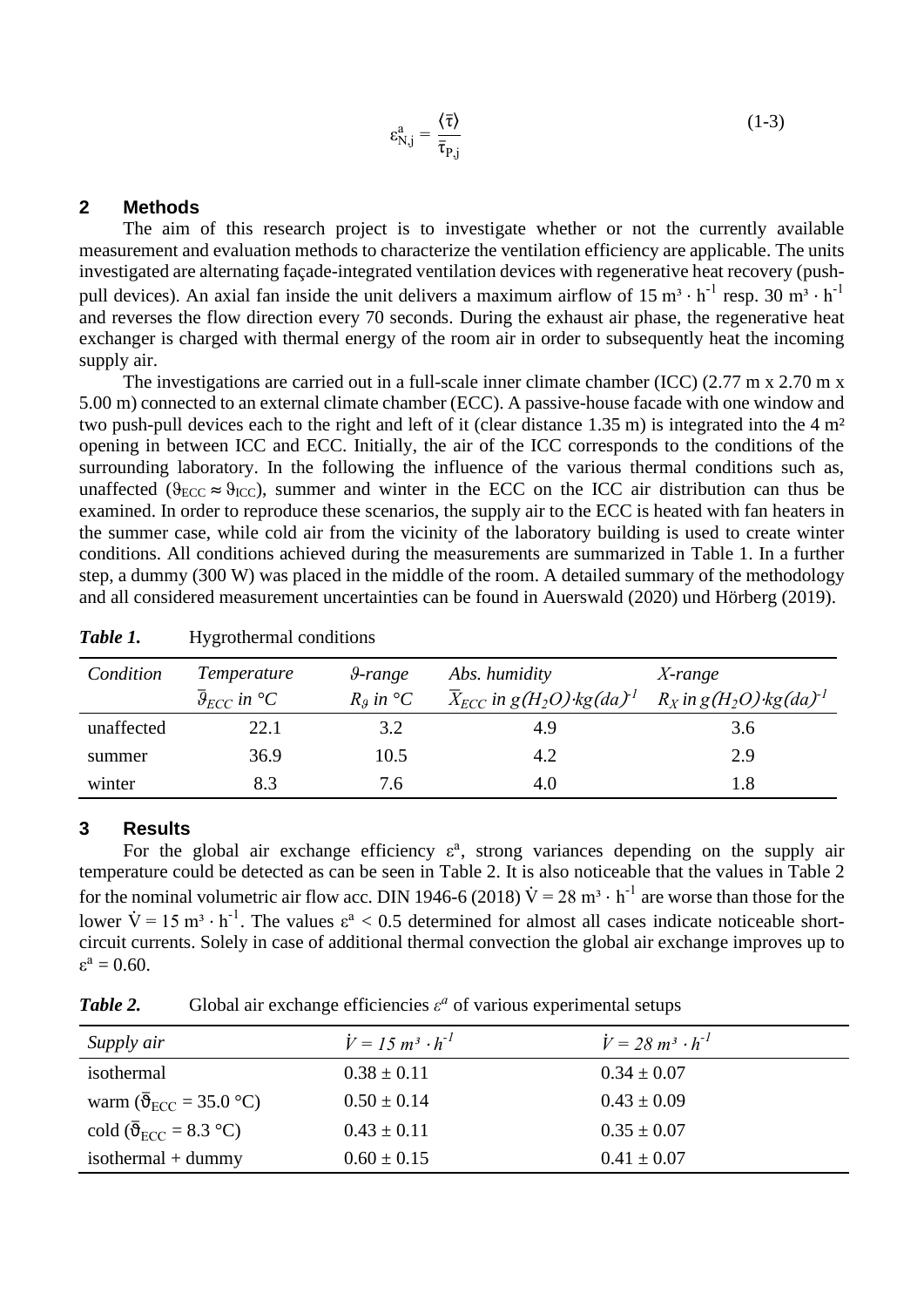Similar scientific work on rooms equipped with push-pull devices, summarized in [Table 3,](#page-2-0) indicate that the air exchange efficiency  $\varepsilon^a$  is close to ideal mixing and often indistinguishable given the measurement uncertainty. The values obtained in the present work fall short of this expectation.

| Author        | System                                                       | <b>Boundary conditions</b> |                                                      | Method                        | $\varepsilon^a$ |
|---------------|--------------------------------------------------------------|----------------------------|------------------------------------------------------|-------------------------------|-----------------|
| Röder         | $22 \text{ m}^2$<br>(1)                                      | Ÿ                          | $\approx$ 43 m <sup>3</sup> · h <sup>-1(2),(3)</sup> |                               | 0.49            |
|               |                                                              | $t_{\rm cyc}$              | no value                                             | <b>CFD</b>                    | .               |
|               |                                                              | $\Delta\overline{9}$       | $= -13 K$                                            |                               | 0.55            |
|               | $25 \text{ m}^2$<br>$35 \text{ m}^2$<br>$10 \; \mathrm{m}^2$ | Ÿ                          | $\approx$ 30 m <sup>3</sup> · h <sup>-1</sup>        | <b>CFD</b><br>$+$<br>Measure. | 0.45            |
| Merzkirch     |                                                              | $t_{\rm cyc}$              | no value                                             |                               |                 |
|               |                                                              | $\Delta\overline{9}$       | no value                                             |                               | 0.55            |
|               | n.a.                                                         | Unit                       | <b>Renson Endura Twist</b>                           | Measure.                      |                 |
| Merckx et al. |                                                              | Ÿ                          | $= 30 \text{ m}^3 \cdot \text{h}^{-1}$               |                               | 0.53            |
|               |                                                              | $t_{\rm cyc}$              | $= 30s$                                              |                               |                 |
|               |                                                              | $\Delta \overline{9}$      | $= -20 K$                                            |                               |                 |
|               | n.a.                                                         | Unit                       | O.ERRE Tempero eco 150 ceram                         | Measure.                      |                 |
| Merckx et al. |                                                              | Ÿ                          | $=$ n.a.                                             |                               | 0.51            |
|               |                                                              | $t_{\rm cyc}$              | $= 70s$                                              |                               |                 |
|               |                                                              | $\Delta \overline{9}$      | $= -20 K$                                            |                               |                 |

<span id="page-2-0"></span>**Table 3.** *Literature review of air exchange efficiencies ε a in push-pull devices equipped rooms*

(1) Various combinations of balanced push-pull devices

(2) nominal ventilation according to [DIN 1946-6 \(2018\)](#page-3-6)

(3) Twin-devices: two push-pull devices in one casing

<span id="page-2-1"></span>

*Figure 1. Local air exchange indices*  $\varepsilon_{N,j}^{a}$  (2-3) at  $\dot{V} = 15 \text{ m}^3 \cdot \text{h}^{-1}$  at winter (left) and *summer (right) supply air conditions as well as isothermal supply air conditions*